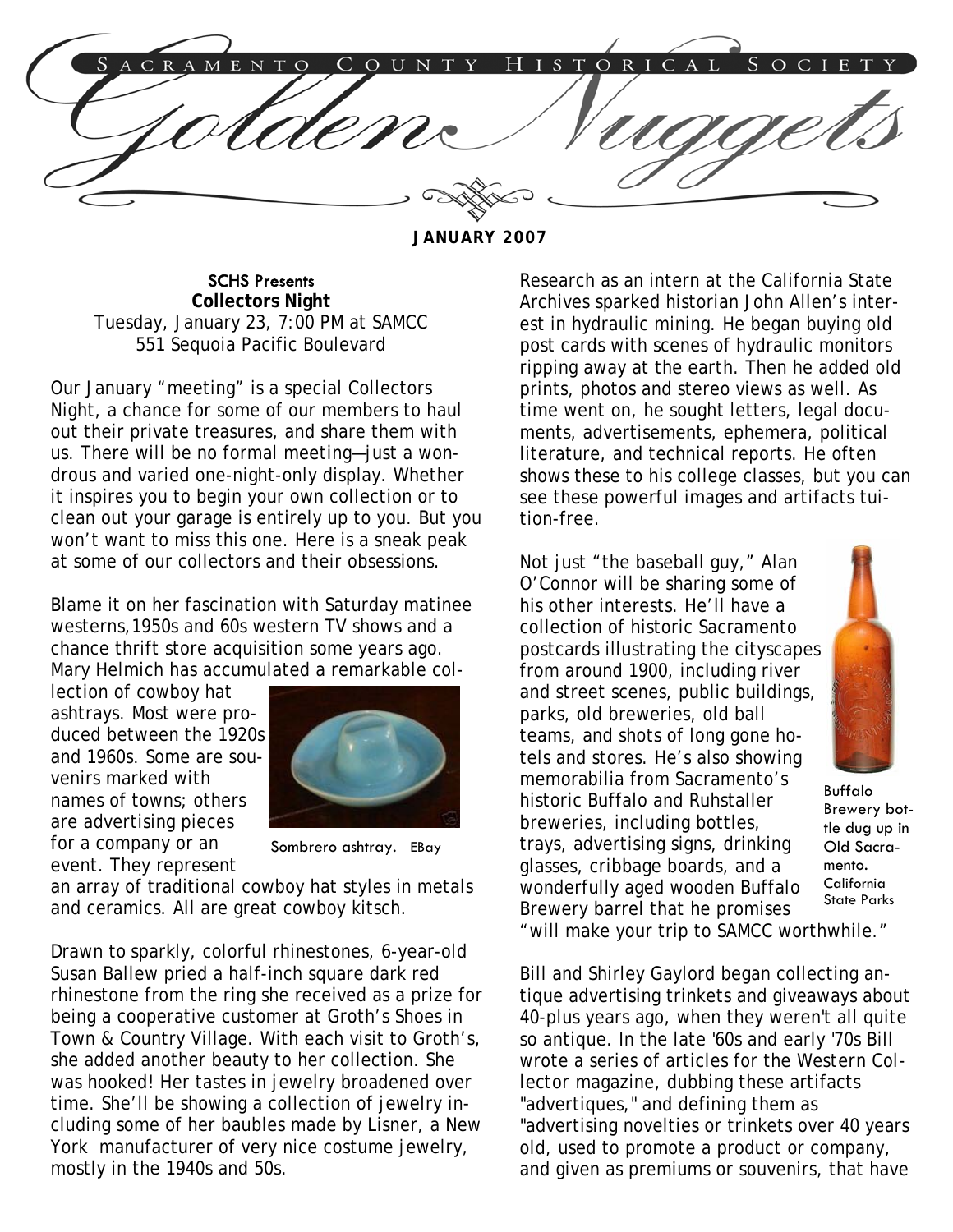a useful purpose in addition to that of advertising." Bill plans to display a collection of pocket mirror "advertiques."

Dr. Bob La Perrière will have a collection of masks representing Africa, New Guinea, South America, Mexico, Northwest Coast, Indonesia, Canada and the United States. He claims most were picked up stateside from flea markets, garage sales, and individuals who did the longdistance traveling. His collection reflects his interest in varieties of "cultural art" from Native American basketry and other art forms to masks and statuary.

And there's more—sad irons from Becky Carruthers, Grateful Dead memorabilia from Clare Ellis, military patches from Mory Holmes, antique toys from Shirley Hines, and schoolrelated ephemera from Suzanne Hicklin of the Old Sacramento Schoolhouse. Last, and hardly least, the SAMCC crew is planning a display of artifacts that must be seen to be believed.

## **SAMCC Happenings**

#### By Dylan McDonald



With the demise of a Sacra-**M** mento icon, Tower Records, **SAMCC** staff are attempting to collect and preserve materials

related to the store and chain. Due to the liquidation of Tower's assets, SAMCC was unable to obtain photographs or artifacts that document the business, particularly here in Sacramento. We are in the process of contacting former employees, music collectors, and other Tower aficionados about donations to SAMCC. We especially seek photographs, advertisements, signs, and other ephemera. If you can assist, please phone Carson Hendricks and/or Dylan McDonald at (916) 264-7583.

Senior Archivist Pat Johnson and the Sacramento State graduate students in her Archives and Manuscripts class recently completed their semester. Students met at SAMCC to study archival theory and gained practical experience arranging and describing 12 previously unprocessed collections. Now available for research, they include the Galt Independent Order of

Odd Fellows Collection, the Ernest "Pete" Hepting Collection (mainly baseball material), the AAUW – Sacramento Branch Collection, the Soroptimist International of Carmichael-Fair Oaks Collection, and the C.J. Evans Collection (environmental reports of various projects throughout the county). SAMCC relies on students like these to help preserve donations and make them available for researchers. We appreciate the students' excellent work.

Back by popular demand, SAMCC's Open House will be held Friday, May 11.This year's theme will be Sacramento history as told through recorded sound—from garage bands of the 1960s to oral histories of prominent community members, to KFBK radio recordings of live broadcasts and programs. Mark your new calendars right now for this always enjoyable evening!

## **Gifts from Father Christmas**

#### By Pat Turse

 Dolph Gotelli, a.k.a. Father Christmas, shared some unusual Christmas images as he spoke to SCHS in December on Victorian Christmas traditions. Among the most memorable were a Christmas card showing an all-insect orchestra and another with woodland elves roasting a rat over a fire for their Christmas dinner. They illustrate the Victorian sense of humor and use of animal images. Another card showed a Christmas turkey and plum pudding with humanlike arms and legs "marching" cheerfully into the dining room, being greeted by equally happy diners at the table.

Gotelli presented an array of card styles and subjects featuring the Christ child and other rebirth symbols, as well as more secular images sometimes on the same card! A spectacular, two-sided, die cut card showed robins on one side and little girls with brim caps opposite the robins' beaks on the other.

Although the upper classes first adopted the Christmas tree idea, nineteenth-century magazines promoted the family gathering at Christmas as a middle class tradition. Some graphics showed touching contrasts between rich and poor at Christmas. It was all fascinating fare.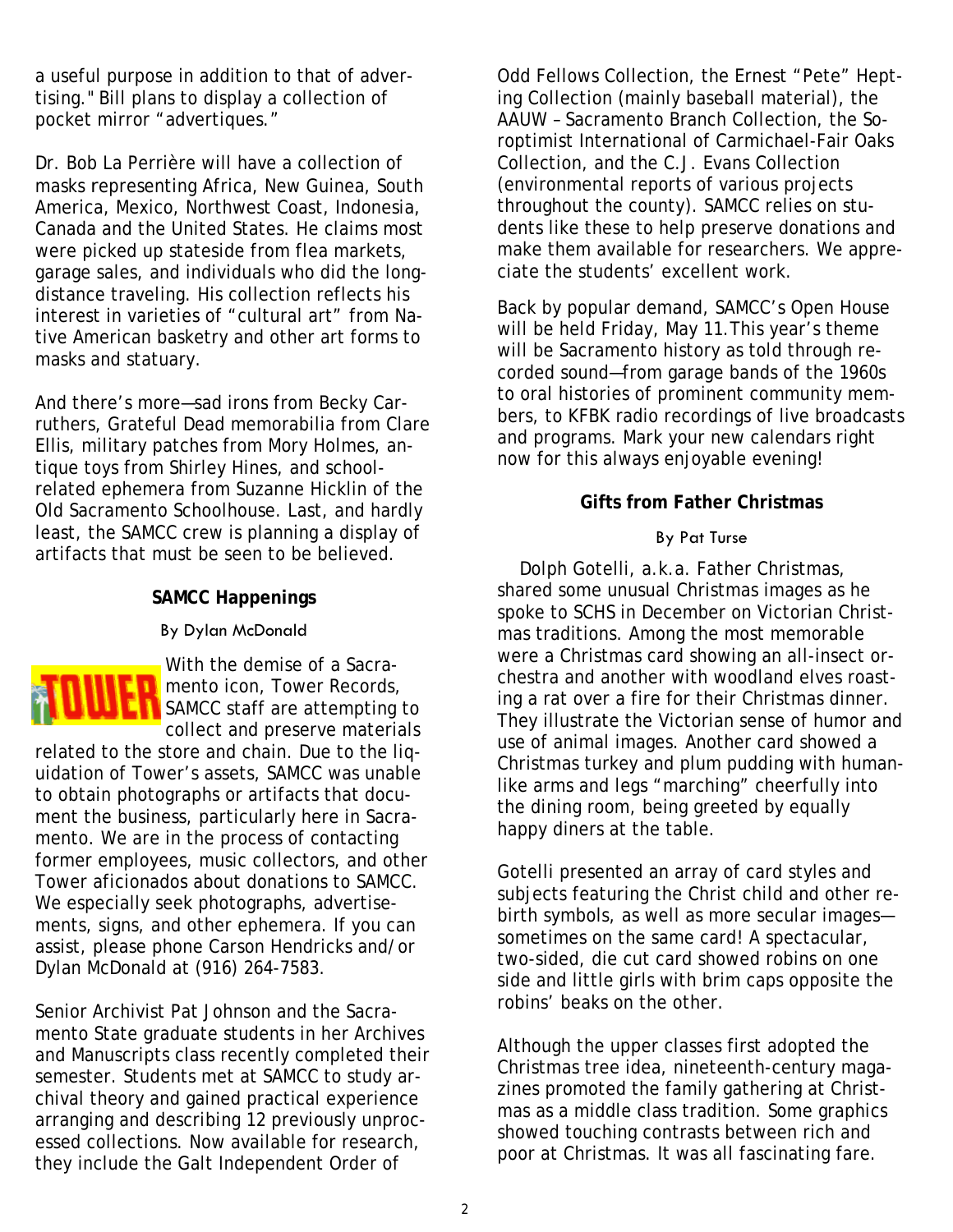## **Glancing Back While Moving Forward**

As we come to the end of 2006, I would like to reflect on the past year and on some of my hopes for the Society's future. The previous 12 months have been very busy.

Last January, Joe Moore brought information and resources to our attention about African Americans in the Gold Rush. In February, Dr. Richard Orsi shared insights he gained while researching the Southern Pacific Railroad for his book, *Sun-*

*set Limited.* We especially enjoyed sharing our program with the Leland Stanford Mansion docents at the Mansion. In March, the Society presented its annual Awards of Excellence. Presentations



**SUNSET LIMITED** 

followed a dinner held at the Sacramento Valley Medical Building and a chance to see the Medical Museum. We congratulate past award recipients and look forward to our 2007 awards in March. April brought a look back at the 150-year history of the Sisters of Mercy in Sacramento with Sister Katherine Doyle. Dan Winkelman followed in May with a program on the development of electric power and streetcars in Sacramento. He also gave us a special tour of the historic Folsom Powerhouse. In June, Mas Hatano offered a rare look at the stories of the Japanese who were involved in railroad building in the West.

In September, after a summer hiatus, we had a delightful sunset barbeque and tour of the historic Old City Cemetery with Dr. Bob LaPerrière and Alan O'Connor. The Society celebrated National Archives Month in October with our speaker Dr. Barry Pateman, editor of UC Berkeley's Emma Goldman Papers project. Our annual "Taste of History" moved to the Towe Auto Museum in November. For the first time it involved a host of historical and cultural groups from around the region. It proved a huge success. (We plan to visit the California State Railroad Museum this year.) In December we met Dolph Gotelli, otherwise known as Father Christmas, for a retrospective look at Christmas.

Your calendars will be full once more with the Society's plans for 2007. Please check your

newsletters and join us. Bring a friend!

Having now served on the Board of Directors for the past six years, I have gained an insider's perspective of the Society. As this is the New Year, I have made a wish list for improvements for the Society in 2007. They are to:

- ♦ Resolve our problems with the U.S. Post Office Bulk Mail section. It should not take 3-4 weeks to deliver to a local address!
- ♦ Keep the Society's website up-to-date with current newsletters, while establishing an accessible archive of past ones.
- ♦ Expand the Society's outreach on its website with downloadable, informative stories for replaying on iPods.
- ♦ Republish many of the Society's out-of-print *Golden Notes* in digital form on our website.
- ♦ Create web page activities with Sacramento-related history content for young historians.
- ♦ Officially formalize the Society's relationship with the Sacramento Archives and Museum Collection Center.
- ♦ Organize the SCHS archives for future historians.

If you have other ideas, please let us know by emailing us at info@sachistoricalsociety.org or by calling 916-264-7073.

You have my best wishes for a Happy New Year! - Mary A. Helmich, President

### **Our Imperfect Bulk Mail Delivery System**

Well, it happened again! If you live in the 95816 area code, as about 25% of our membership does, you received your December newsletter on the 16th. It was mailed November 29. Every other local area got their newsletters between December 1 and December 5. This is not the first time this has happened, nor the only zip code affected. One route supervisor says that bulk mail sometimes goes to Berkley, Oakland, or elsewhere and sits for weeks before it comes back for delivery. We will be working on this later this month. If you know other groups who have had this problem, email me at newsletter@sachistorical.societyorg. -Editor